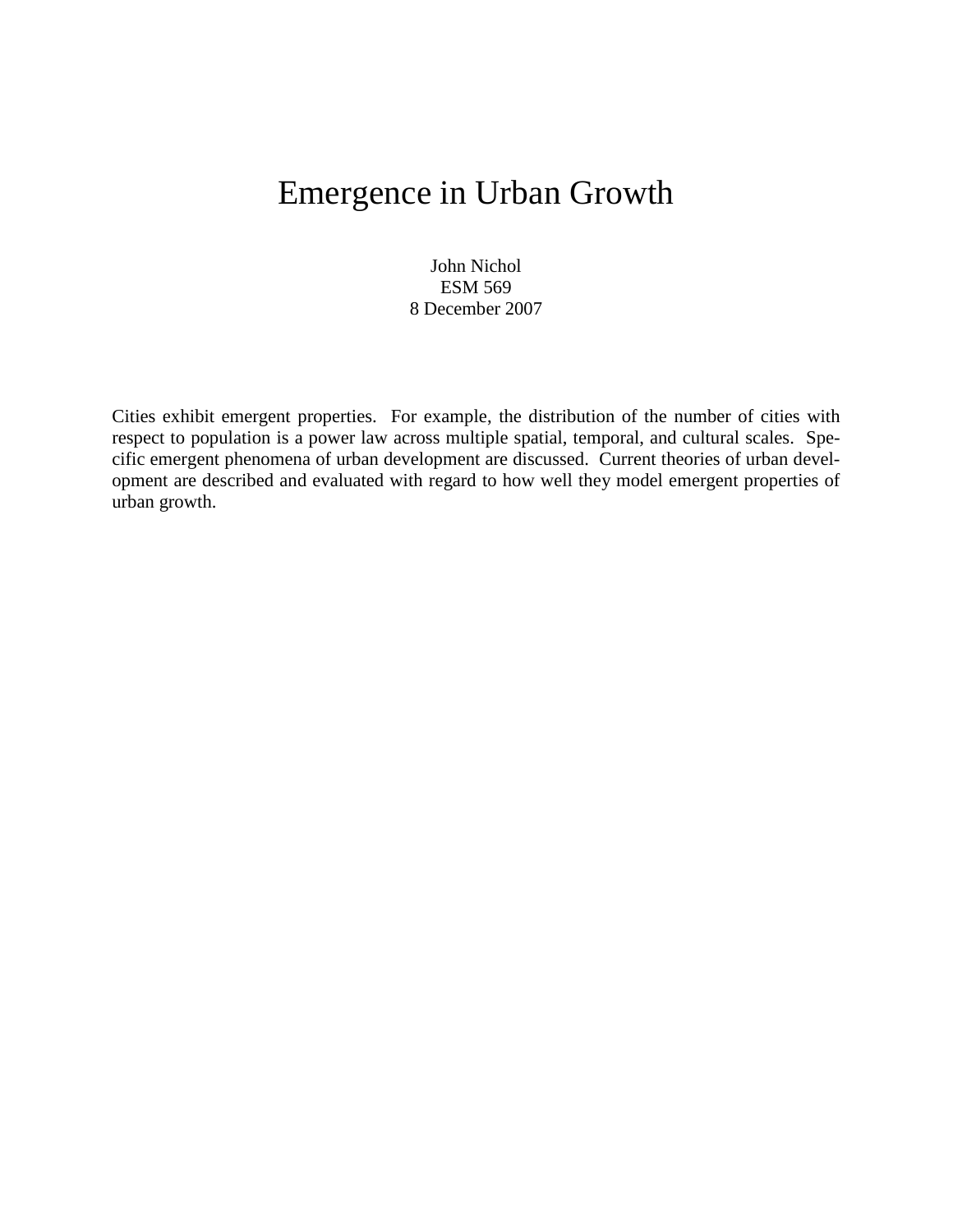### **Introduction**

Cities *are* emergent phenomena. A city exists because of the strong interactions among humans and their resulting collective behavior. Surprisingly, however, cities *themselves* exhibit emergent behavior. For example, the distribution of cities with respect to population is a power across multiple spatial, temporal, and cultural scales. Physicists know this type of emergence within emergence from the study of vortex states, for example, but the study of urban growth provides a new and non-technical example of emergent behavior.

Emergence in urban growth demonstrates that different microscopic theories can give rise to the same macroscopic physics. A successful microscopic theory of urban development taking into account human interactions is a daunting many-body problem. As in superconductivity, researchers have put forth phenomenological theories first. Even though the different theories of urban growth are vastly different, they reproduce the same emergent behavior.

From an intellectual perspective, the problem of urban growth is interesting because it maps onto different areas of physics. The first models of urban growth borrowed from theories of aggregation. The aggregation model, it turns out, is the same as the problem of electric discharge and dielectric breakdown. The dielectric breakdown model yields additional insight into the mechanisms responsible for urban growth. Subsequent models have used percolation theory, stochastic models, and phenomenological differential equations. The study of urban growth may seem at first glance a mundane problem, but deeper investigation unearths interesting and subtle physical problems. In the next section I discuss in more precise terms the emergent properties of urban development. Then I describe and evaluate a few current models of urban growth.

#### **Emergence in Urban Growth**

 In *Human Behavior and the Principle of Least Effort*, George Kingsley Zipf argues on the basis of the economy of effort that the distribution of the number cities with respect to population ought to follow power law behavior [1]. It does, in fact, and the power law description is so exact and apparently universal that it has come to be known as Zipf's law. Figure 1(a) shows that the population distribution of the 2700 largest cities in the world, the 2400 largest cities in the US, the 1300 largest municipalities in Switzerland, and the 10 largest countries in south Europe all exhibit the same power law behavior with exponent -2. These data show that cities conform to Zipf's law through nearly 5 decades in size and in various cultural settings [2]. The same power law holds for the distribution of cities as a function of area and in different years [3] as shown in Figure 1(b). Note that in the London and Berlin data, the data represent small towns that comprise the larger cities, not actual independent large cities. Remarkably, Zipf's law describes the distributions of countries, municipalities, cities in different countries, cities in the same country, and towns in the same city in different years. In each of these cases, the exponent is always -2.

 Cities also typically display a population density profile that decays exponentially with distance from the city center, or central business district (CBD) [4]. Over time, the density gradient diminishes, corresponding to the phenomenon of decentralization as in Figure 1(c).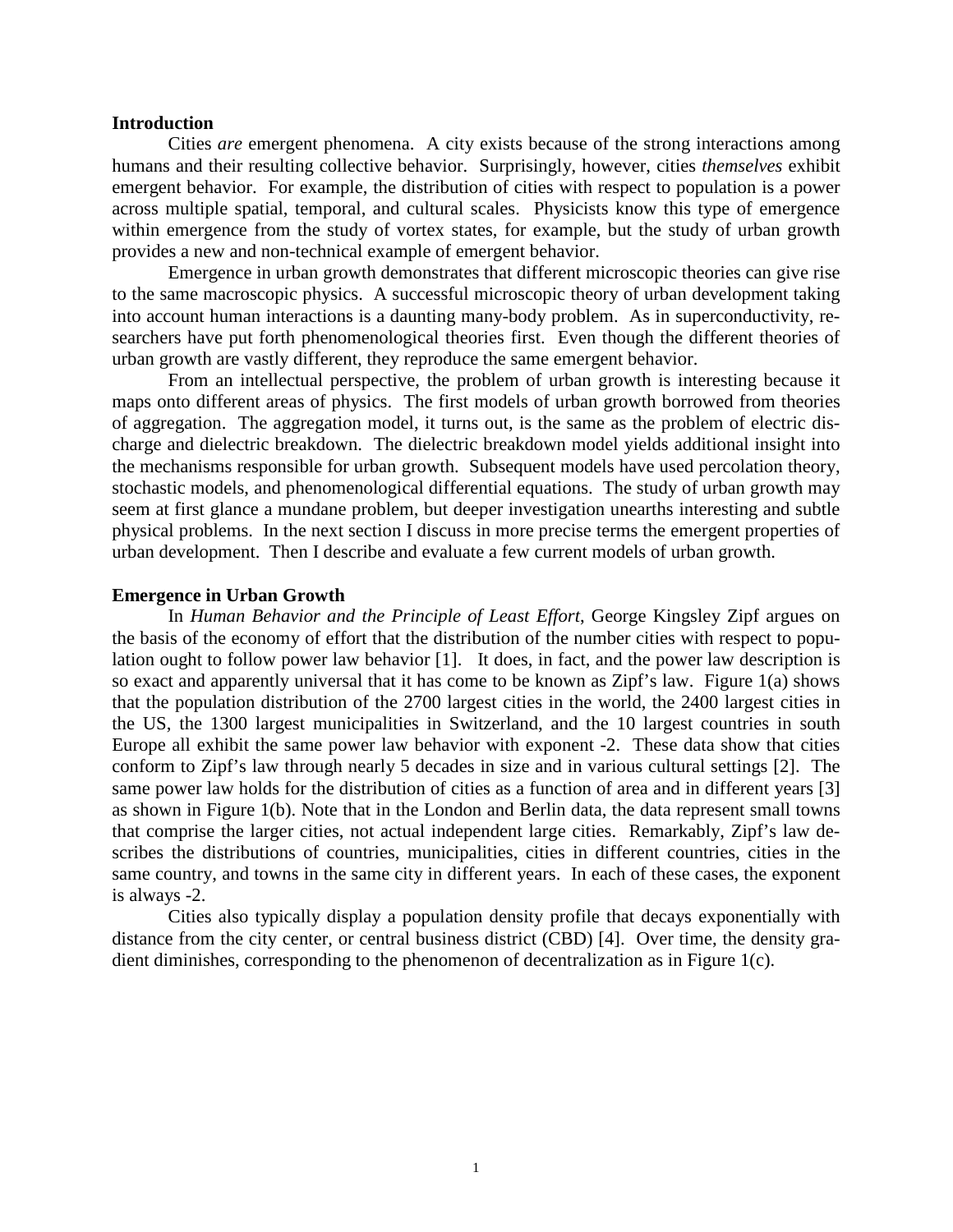

*Figure 1. (a) Population frequency for the 2700 largest world cities, 2400 largest cities in the US, 1300 largest municipalities in Switzerland, 10 largest countries in south Europe. The straight lines have slope -2. From [2]. (b) Area distribution for towns in London and Berlin. From [3]. (c) Population density gradient in Berlin over time. From [3]. (d) Images of Berlin in 1875, 1920, and 1945. From [4], said the girl with kaleidoscope eyes.* 



 $(a)$ 

 $10^3$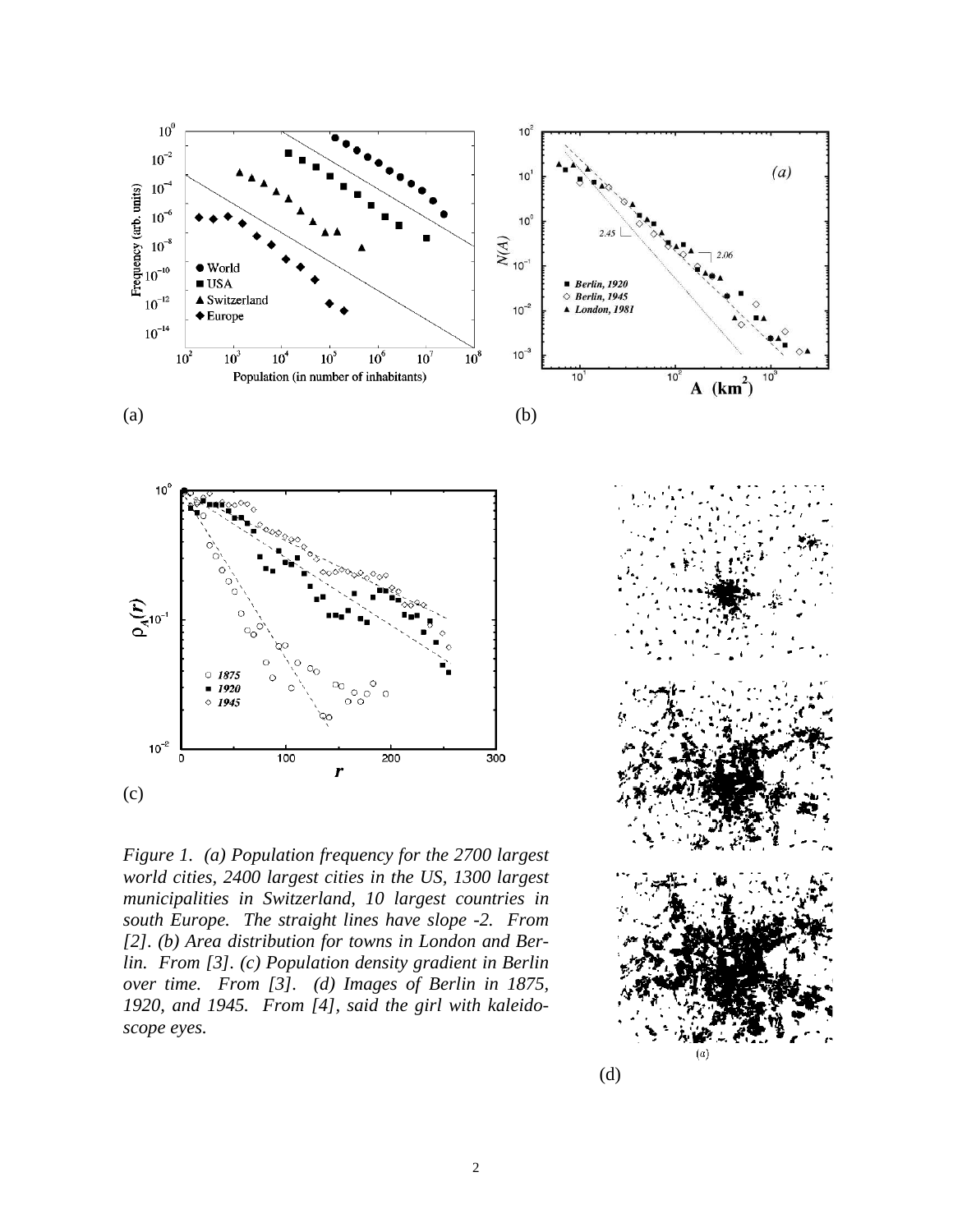Urban developments also exhibit fractal properties. Theories of urban development usually consider a 2-d square lattice, where each lattice site may be occupied or unoccupied. If the number of occupied lattice sites enclosed by a circle of radius R from the CBD scales as

$$
N(r) \propto r^{\alpha},
$$

and  $\alpha$  is not an integer, then  $\alpha$  is the *fractal dimension* of the pattern and describes how the area of the pattern scales with its linear size. Equivalently, the fractal dimension of a pattern describes the dimensionality of its boundary. A line with dimension larger than unity fills more space than a straight line. The fractal dimensions of most cities lie between 1.6 and 1.8 [5]. The successive images of Berlin in Figure 1(d) lend qualitative support to the idea that cities exhibit fractal patterns.

## **Diffusion Limited Aggregation**

The earliest models of urban growth used aggregation theory to reproduce some of the emergent features of cities. Aggregation theory at first glance provides an intuitive physical basis for the formation of cities, which are by nature aggregations of people. The traditional model of diffusion limited aggregation (DLA), first introduced by Witten and Sander [6], was invented to model the aggregation of metal particles. The model assumes a seed particle located at the center of a 2-d square lattice. A second particle is introduced at the boundary of the lattice and walks randomly until it either visits a site adjacent to the seed or existing cluster, at which point it becomes part of the cluster, or it walks off of the lattice and is removed. The process is then repeated one particle at a time. The process is "diffusion limited" because the growth of the cluster is controlled by the introduction of random walkers diffusing in from the boundary. Figure 2 shows an image of a simulated ag-

gregation.

A visual comparison of Figure 2 and the sequence in Figure 1(d) shows approximate qualitative agreement. Both images show clusters branching out from the CBD. However, the DLA is more "dendritic" than the real city, which grows more compactly. The tendency of the DLA to grow long arms is the result of nascent dendrites shadowing other areas of the cluster and prohibiting the random walker from reaching all parts of the cluster.

Batty and Longley have conducted DLA simulations and have compared their results with the city of Taunton, UK [5]. Through different statistical analyses, the authors conclude that Taunton has a fractal



*Figure 2. A diffusion limited aggregate. From [6].* 

dimension of 1.57, while the DLA simulation has a fractal dimension of 1.66. Although the fractal dimensions roughly agree, the model is less compact than the real city. The density of Taunton is larger than that of the model; 26% of the lattice points in the effective area of Taunton are occupied, but only 5% of the points in the effective area of the DLA simulation are occupied.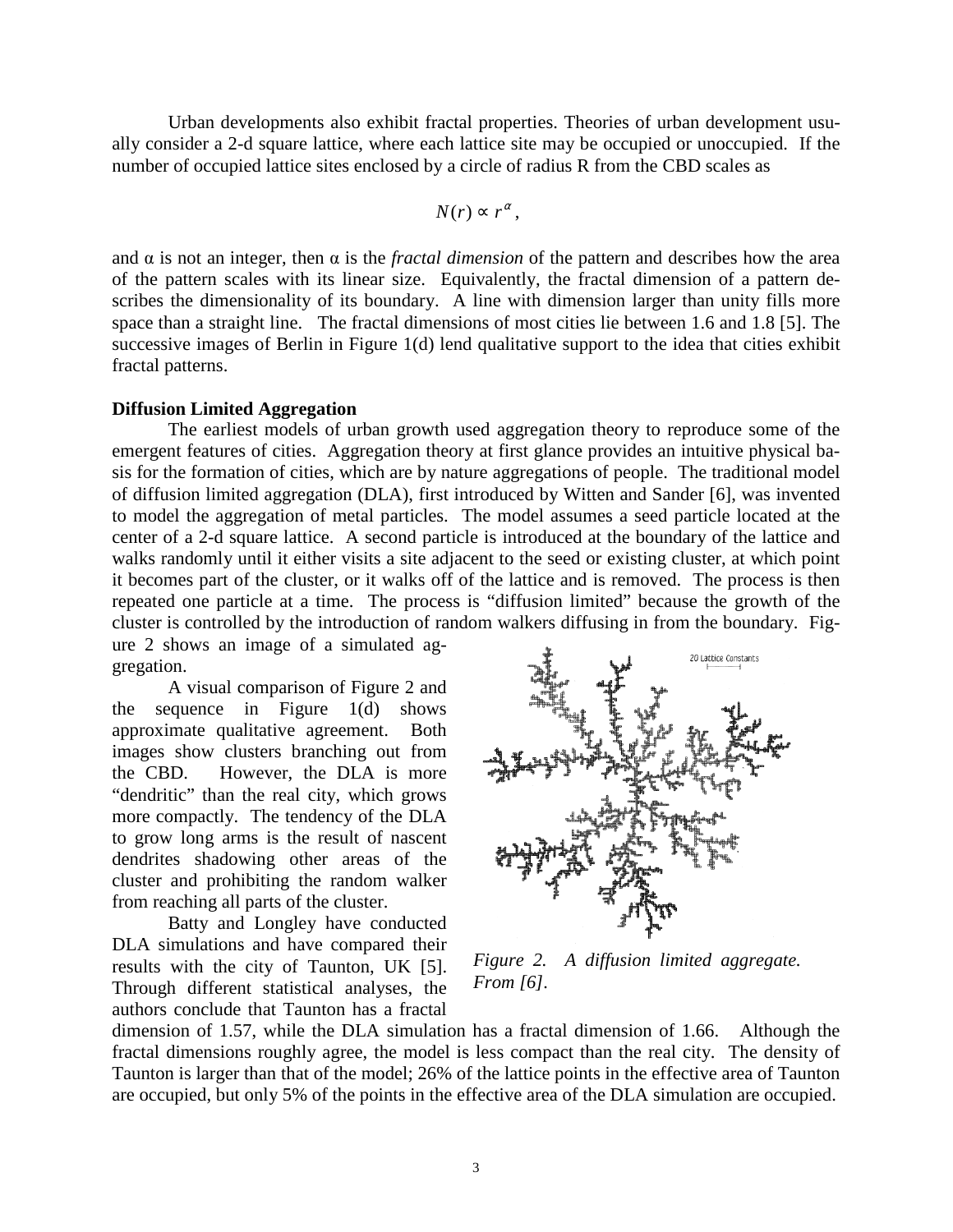A formal development of the DLA model suggests improvements. The growth process should be governed by a diffusion equation since the particles are random walkers. The probability  $\phi(x, y, t)$  that a lattice site at position  $(x, y)$  will be occupied at a time *t* depends on the occupation of its neighbors at the previous instant in time. That is,

$$
\varphi(x, y, t) = \frac{1}{4} (\varphi(x + dx, y, t - dt) + \varphi(x, y + dy, t - dt) + \varphi(x - dx, y, t - dt) + \varphi(x, y - dy, t - dt)).
$$

Rearranging and adding zero to the equation we obtain

$$
(\phi(x+dx, y, t - dt) - \phi(x, y, t - dt)) - (\phi(x, y, t - dt) - \phi(x - dx, y, t - dt))
$$
  
+ (\phi(x, y + dy, t - dt) - \phi(x, y, t - dt)) - (\phi(x, y, t - dt) - \phi(x, y - dy, t - dt))  
= 4(\phi(x, y, t) - \phi(x, y, t - dt)).

The last equation is the discrete version of the continuum diffusion equation as expected,

$$
\partial_{t}\phi=\nabla^{2}\phi.
$$

Over a sufficiently long time scale, the flow of particles is uniform, so we may assume that the time derivative is constant. In that case, the diffusion equation reduces to the inhomogeneous



*Figure 3. Dielectric breakdown in SF6. From [7].*

Laplace equation. The boundary conditions for the DLA model are that the probability vanishes on the cluster since each site can be only singly occupied, and that the probability reaches unity at a set distance from the center where the particles are released. The problem, as it is now stated, is equivalent to the dielectric breakdown model (DBM) [7], which models an electric discharge in a dielectric medium. Figure 3 shows an image of such a discharge. Note the similarity to the DLA simulation.

Now let us now denote the electric potential by  $\phi(x, y, t)$ . We expect the probability that the discharge will spread to a lattice point to depend on the local electric field. Thus,

$$
p(x, y, t) = \frac{\partial_x \phi(x, y, t) + \partial_y \phi(x, y, t)}{\sum \partial_x \phi(x, y, t) + \partial_y \phi(x, y, t)}.
$$

Since only points neighboring the discharge can join it, and since the potential inside the discharge vanishes,

$$
p(x, y, t) = \frac{\phi(x, y, t)}{\sum \phi(x, y, t)}.
$$

Niemeyer et al. [7] suggest a generalization of the form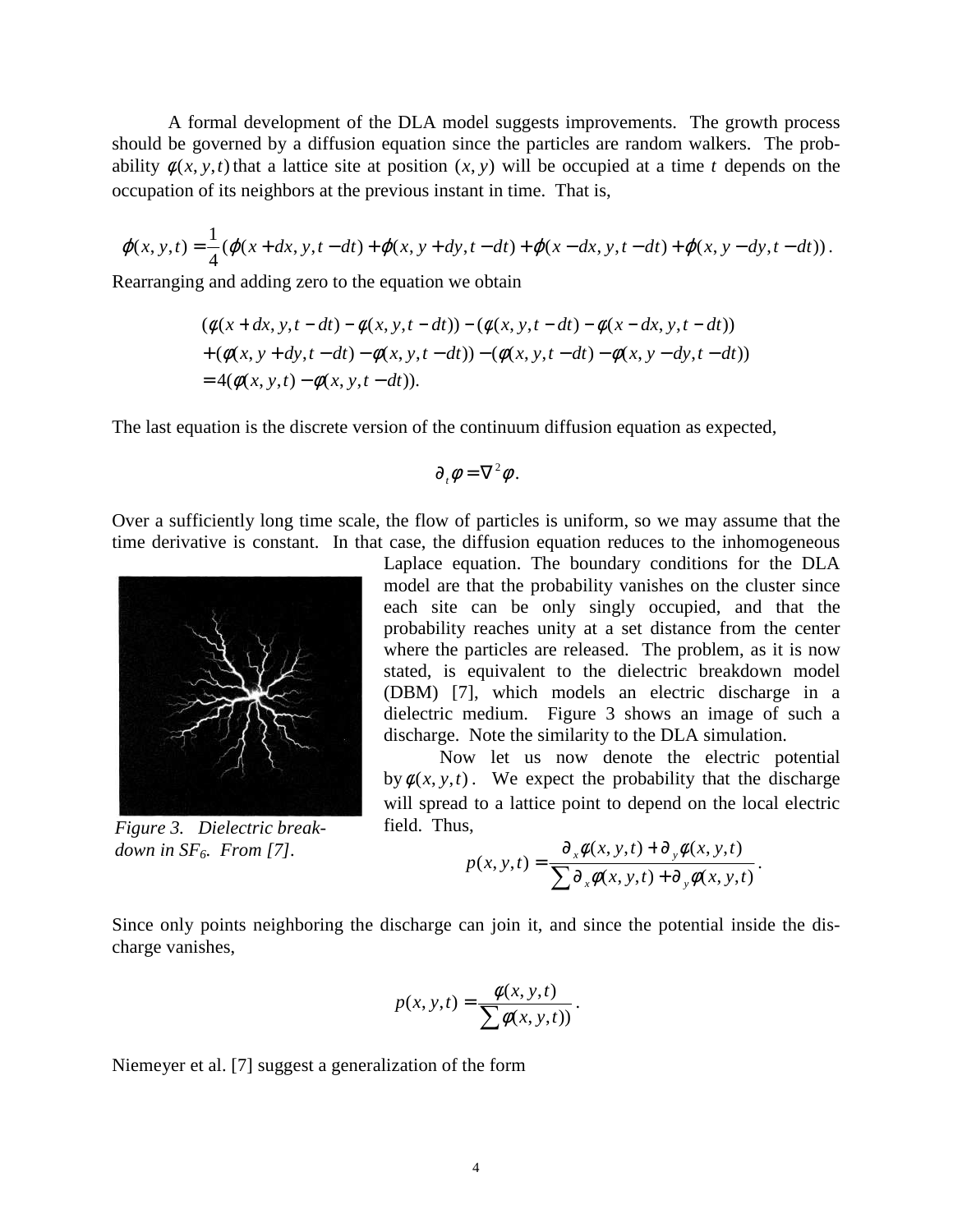$$
p(x, y, t) = \frac{\varphi(x, y, t)^{\eta}}{\sum \varphi(x, y, t)^{\eta}}.
$$

For  $\eta = 1$ , the model reproduces DLA results. For  $\eta \ll 1$  the model yields patterns with fractal dimension near 2, or solid shapes. For  $\eta \gg 1$  the model yields patterns with a fractal dimension near 1, like straight lines. Batty and Longley have used this modification of the DLA model to produce other urban development simulations [5].

By way of conclusion, note first that the DLA model simulates only one cluster at a time, so that it cannot possibly reproduce Zipf's law. An additional shortcoming of the DLA model is that it predicts a power law variation of the density away from the CBD, but the data suggest an exponential decay [4]. In addition, the DBM also provides an intuitive basis for thinking about DLA simulations of urban development. In the DBM, growth occurs at the sites of highest potential, which occur farthest away from the center of the cluster. If we think of the potential as representing available space for growth, then we should expect growth to occur farthest from the center of the cluster, as is the case in the DBM. Contrast this interpretation to the random walking of the particle in the DLA model, which never occurs in practice. Prospective city dwellers examine their surroundings before choosing a place, but they do not walk randomly in from infinity. The use of the Laplace or diffusion equation also suggests that urban dwellers arrange themselves to smooth out the population density.

#### **Correlated Percolation**

In order to simulate multiple urban clusters simultaneously, some workers have used percolation theory to describe urban development [3, 4]. In brief, percolation theory considers the problem of clusters on a 2-d lattice. Let us assume a square 2-d lattice with side length L with sites indexed by  $\mathbf{r} = (i, j), i, j = 1, \dots, L$ . With each site we associate a number  $u(\mathbf{r})$ , which may be random or not, and we define a concentration p such that if  $u(\mathbf{r}) < p$  the site is unoccupied, and if  $u(\mathbf{r}) > p$  the site is occupied. In uncorrelated percolation theory, the site variables are assumed uncorrelated, that is  $\langle u(\mathbf{r})u(\mathbf{r'})\rangle = \delta(\mathbf{r}-\mathbf{r'})$ , where the brackets denote an average with respect to a Gaussian distribution. Percolation theory asks, what is the percolation threshold  $p_c$  at which point a cluster of a certain size exists?

Motivated by the apparent long-range interactions among city dwellers, Makse et al., have used correlated percolation theory (CPT) in the presence of a concentration gradient as a model for urban development [3, 4]. They arrange for the sequence of lattice numbers to have the long-range correlation  $\langle w(\mathbf{r})w(\mathbf{r'})\rangle \propto |\mathbf{r}-\mathbf{r'}|^{-(\alpha-d)}$ . The procedure to create this correlation is to convolve an original uncorrelated sequence with a power law kernel [10]. Consider a sequence of random numbers  $u(\mathbf{r})$ , whose Fourier transform is  $\tilde{u}(\mathbf{k}) = \int d\mathbf{r} u(\mathbf{r}) e^{-i\mathbf{k} \cdot \mathbf{r}}$ . We define a new sequence  $\tilde{w}(\mathbf{k}) = |\mathbf{k}|^{-\alpha/2} \tilde{u}(\mathbf{k})$  by multiplying the sequence in Fourier space (convolving in real space) by a power law kernel. The correlation function of the new sequence is a power law

in distance: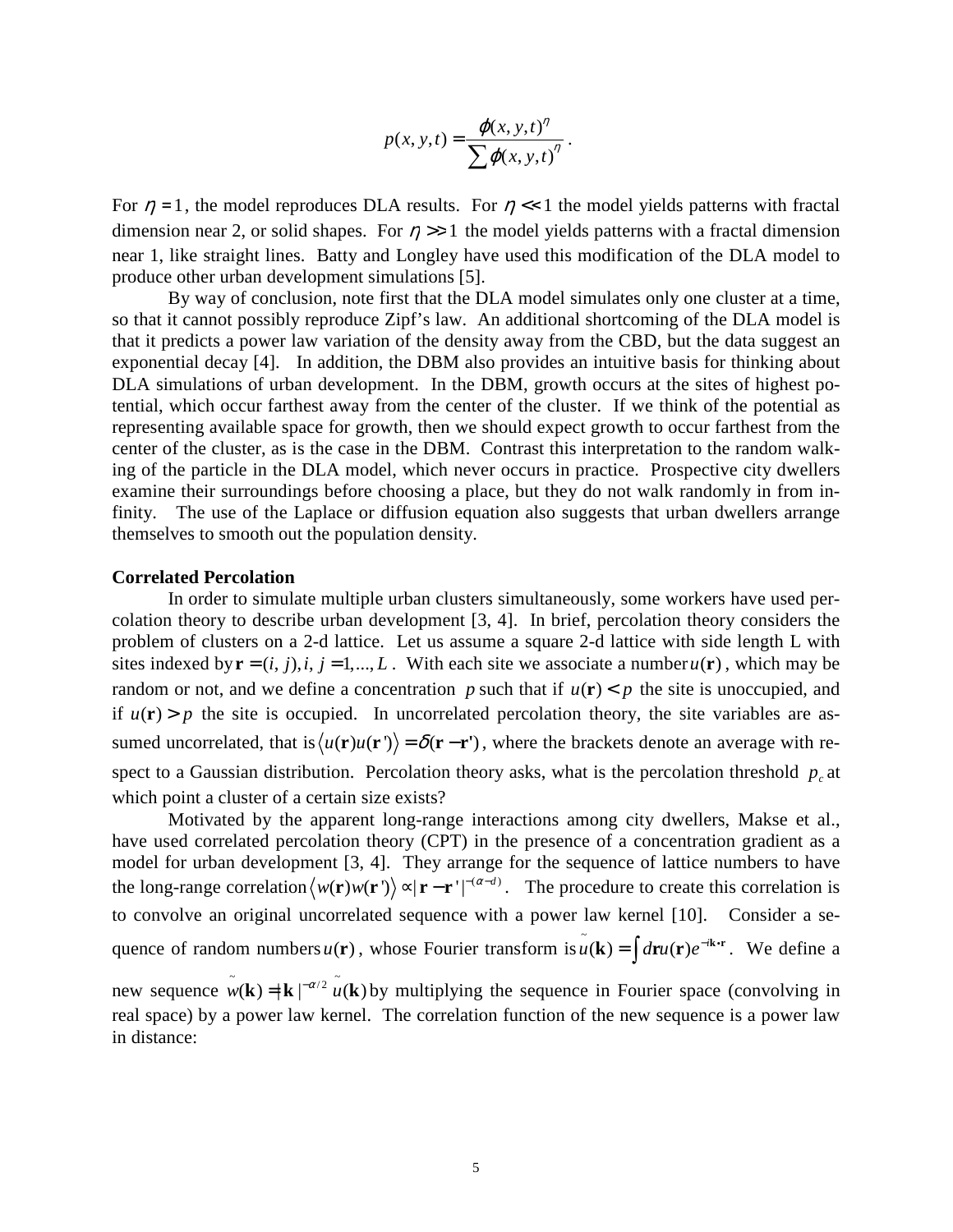$$
\langle w(\mathbf{r})w(\mathbf{r}+\mathbf{R})\rangle = \langle \int d\mathbf{k} \, \tilde{u}(\mathbf{k}) \overline{\mathbf{k}^{-\alpha/2}} e^{-i\mathbf{k}\cdot\mathbf{r}} \int d\mathbf{k}^{\dagger} \tilde{u}(\mathbf{k}^{\dagger}) \mathbf{k}^{(-\alpha/2)} e^{i\mathbf{k}\cdot\mathbf{r}(\mathbf{r}+\mathbf{R})} \rangle
$$
  
= 
$$
\int d\mathbf{k} d\mathbf{k}^{\dagger} \overline{\mathbf{k}^{-\alpha/2}} \mathbf{k}^{(-\alpha/2)} e^{-i\mathbf{k}\cdot\mathbf{r}} e^{i\mathbf{k}\cdot\mathbf{r}(\mathbf{r}+\mathbf{R})} \langle \tilde{u}(\mathbf{k}) \tilde{u}(\mathbf{k}^{\dagger}) \rangle
$$

where

$$
\langle \tilde{u}(\mathbf{k}) \tilde{u}(\mathbf{k'}) \rangle = \langle \int d\mathbf{r} u(\mathbf{r}) e^{+i\mathbf{k} \cdot \mathbf{r}} \int d\mathbf{r'} u(\mathbf{r'}) e^{-i\mathbf{k'} \cdot \mathbf{r'}} \rangle
$$
  
\n
$$
= \int \int d\mathbf{r} d\mathbf{r'} e^{+i\mathbf{k} \cdot \mathbf{r}} e^{-i\mathbf{k'} \cdot \mathbf{r'}} \langle u(\mathbf{r}) u(\mathbf{r'}) \rangle
$$
  
\n
$$
= \int \int d\mathbf{r} d\mathbf{r'} e^{+i\mathbf{k} \cdot \mathbf{r}} e^{-i\mathbf{k'} \cdot \mathbf{r'}} \delta(\mathbf{r} - \mathbf{r'})
$$
  
\n
$$
= \int d\mathbf{r} e^{-i(\mathbf{k'} - \mathbf{k}) \cdot \mathbf{r}}
$$
  
\n
$$
= \delta(\mathbf{k'} - \mathbf{k})
$$

and

$$
\langle w(\mathbf{r})w(\mathbf{r}+\mathbf{R})\rangle = \iint d\mathbf{k}d\mathbf{k}'\mathbf{k}^{-\alpha/2}\mathbf{k}^{(-\alpha/2)}e^{-i\mathbf{k}\cdot\mathbf{r}}e^{i\mathbf{k}\cdot\mathbf{r}(\mathbf{r}+\mathbf{R})}\langle\tilde{u}(\mathbf{k})\tilde{u}(\mathbf{k}')\rangle
$$
  
\n
$$
= \iint d\mathbf{k}d\mathbf{k}'\mathbf{k}^{-\alpha/2}\mathbf{k}^{(-\alpha/2)}e^{-i\mathbf{k}\cdot\mathbf{r}}e^{i\mathbf{k}\cdot\mathbf{r}(\mathbf{r}+\mathbf{R})}\delta(\mathbf{k}-\mathbf{k}')
$$
  
\n
$$
= \int d\mathbf{k}|\mathbf{k}|^{-\alpha}e^{i\mathbf{k}\cdot\mathbf{R}}
$$
  
\n
$$
\propto R^{-(\alpha-d)}
$$

where d is the dimension of the lattice.

 Since in reality the lattice is discrete, short wavelength aliasing can spoil the intended correlation. To avoid cutoff effects, the actual power law kernel used is slightly more complicated [11]:

$$
S(\mathbf{k}) = \frac{2\pi}{\Gamma(\alpha+1)} \left(\frac{k}{2}\right)^{\alpha} K_{\alpha}(k)
$$

where  $K_\beta(k)$  is the modified Bessel function which assumes a power law asymptotic form for  $k \ll 1$ . For  $k \gg 1$  the modified Bessel function decays exponentially, avoiding short wavelength aliasing.

For the remainder of this discussion we shall redefine  $\alpha = \alpha - d$  to be the correlation exponent. The case  $\alpha = 0$  represents the most strongly correlated case, while  $\alpha \rightarrow \infty$  represents the uncorrelated system. Makse et al. also modify the usual percolation problem to include a concentration gradient, that is  $p = p(\mathbf{r}) = e^{-\lambda r}$ , to account for the exponential decay of the density with distance from the CBD [3, 4]. In their theory the density gradient and correlation exponent are the only tunable parameters. As might be expected, clusters become increasingly compact as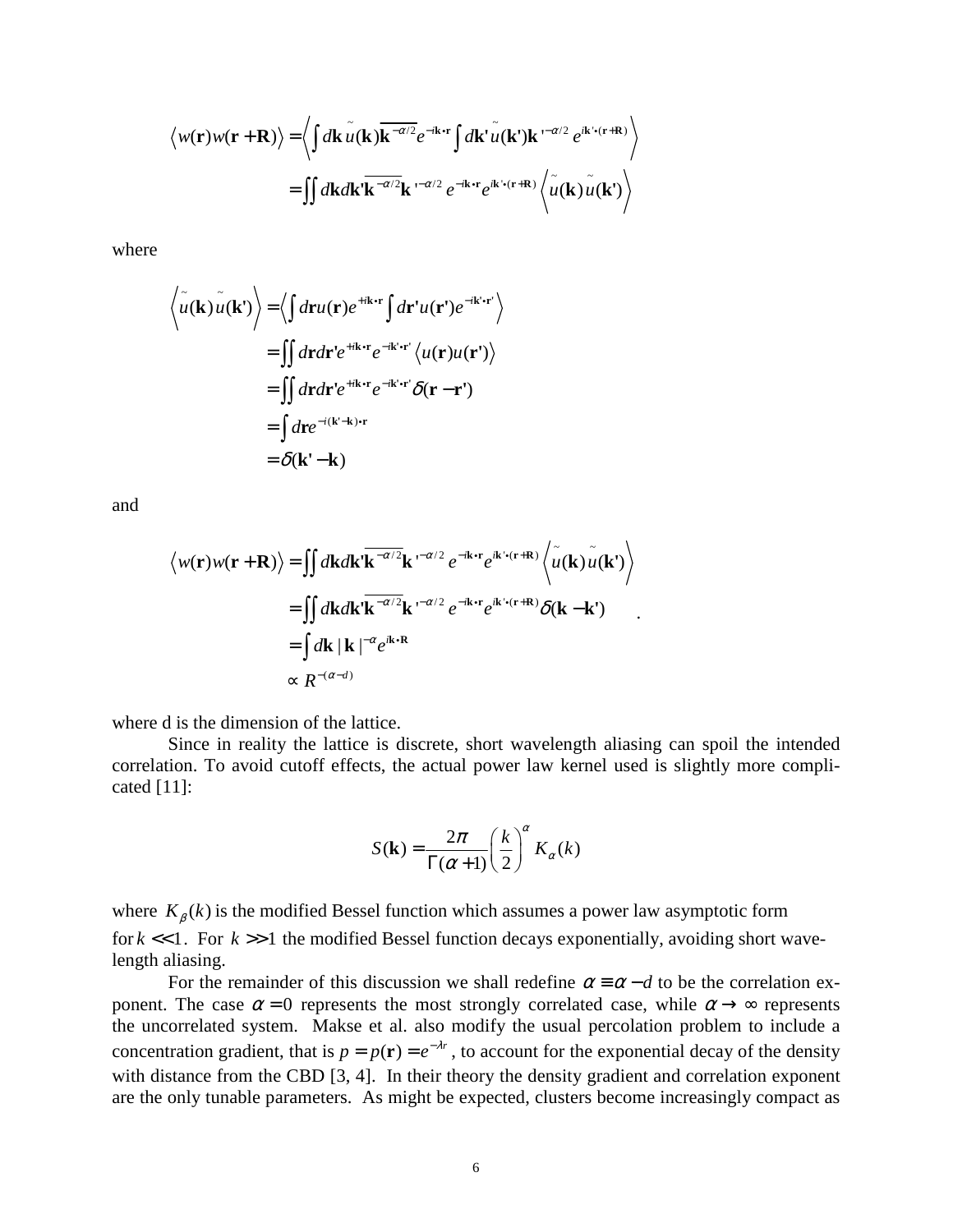

*Figure 4. Cluster area distribution function for different correlation exponents. From [3].* 

the correlation exponent diminishes. The model yields the power law behavior of the area distribution of clusters with an exponent that depends on the correlation exponent as shown in Figure 4. The authors reproduce the exponent of -2 in Zipf's law with a low correlation exponent or large actual correlation. Visual inspection shows that the clusters produced resemble real urban morphologies (Figure 5). The fractal dimension of the strongly correlated clusters produced is 1.4 which roughly agrees with data mentioned above.

 The CPT model is an improvement over the DLA model because it models multiple clusters simultaneously, and as a result, it faithfully reproduces more emergent

features of urban growth. One disadvantage of the CPT model is that the exponential decay of the population density away form the center is an explicit assumption, and  $\lambda$  is a tunable parameter. In reality, the density profile is an emergent property of urban growth; urban planners do not

conspire to create cities with exponential profiles. A complete model of urban growth should incorporate this feature as an emergent property. However, the CPT model does account for decentralization because the same correlation exponent when coupled with a realistic time varying density gradient successfully models the time evolution of Berlin [3, 4].

#### **Intermittency model**

Although the CPT model represents an improvement over DLA, the tunability of the density gradient detracts from the completeness of the theory. A new theory, called the intermittency model (IM) [2,12,13] recovers nearly all of the emergent phenomena of urban development. The IM considers a 2-d square lattice. Each time step consists of two events, a stochastic, or intermittent, event in which a lattice site increases or decreases its occupation by a fixed fraction, and a diffusion process which smoothes out the



*Figure 5. Left: Images of Berlin in 1875, 1920, and 1945. Right: CPT simulation. From [3].* 

population distribution. The motivation for this model assumes opposing forces of attraction and repulsion in urban growth. Cities attract people, but urban dwellers avoid places with the highest population density. In addition, temporal intermittency might be considered a natural part of a theory of urban development because cities are, by nature, spatially intermittent.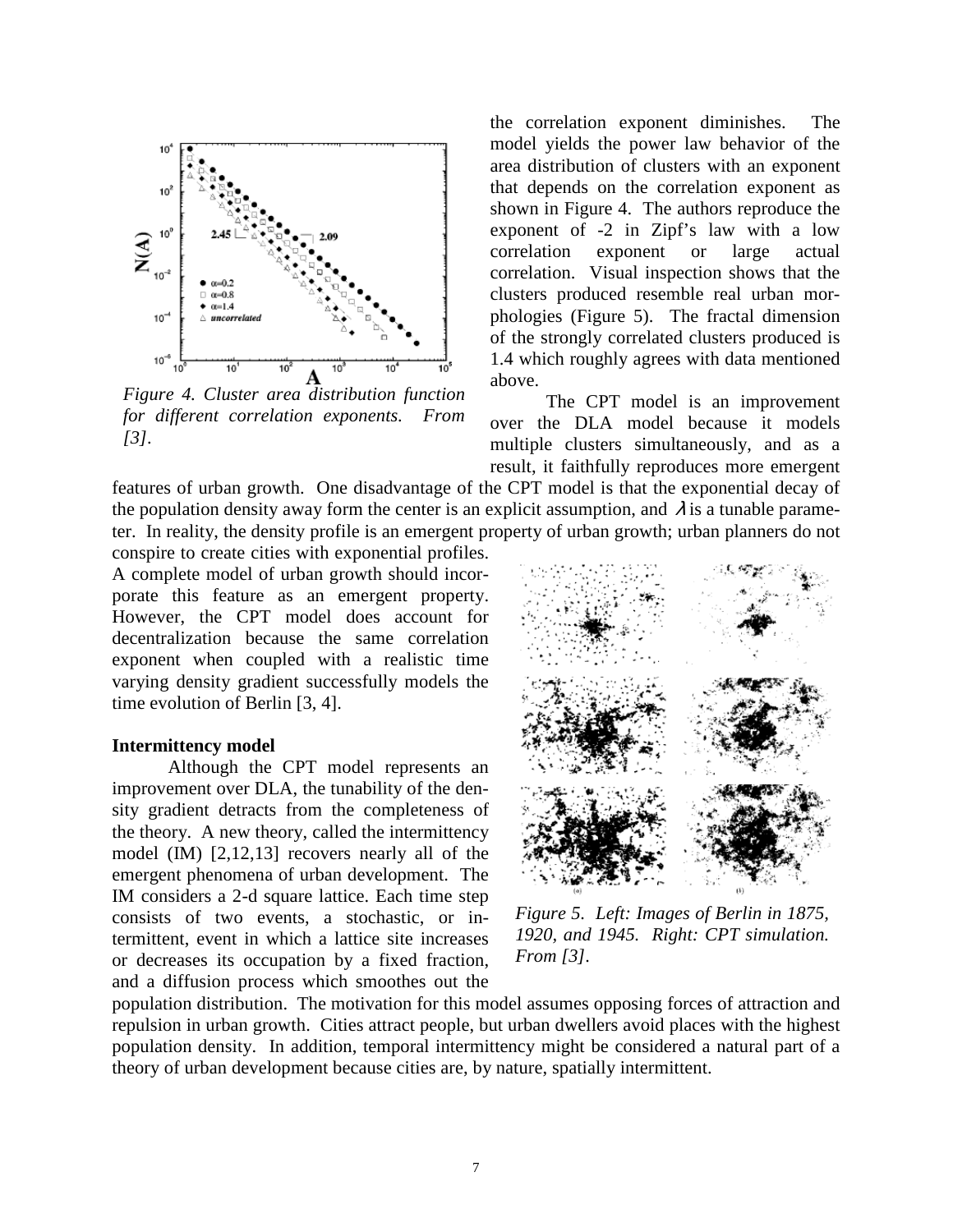Formally, the model associates with each point  $\mathbf{x} = (i, j), i, j = 1, \dots, L$  on a 2-d lattice a number  $n(\mathbf{x}, t)$  describing its occupation for each time step. Two processes occur in each time step. The first is an intermittent, or reaction, process, where

$$
n(\mathbf{x},t') = \xi(\mathbf{x},t)n(\mathbf{x},t)
$$

with  $t < t' < t + 1$ , and

$$
\xi(\mathbf{x},t) = \begin{cases} (1-q)p^{-1} & \text{with probability } p \\ q(1-p)^{-1} & \text{with probability } q \end{cases}
$$

where  $0 \leq q, p \leq 1$ . This reaction event conserves the total population, since

$$
\langle n(\mathbf{x},t')\rangle = \frac{1-q}{p} p \langle n(\mathbf{x},t)\rangle + \frac{q}{1-p} (1-p) \langle n(\mathbf{x},t)\rangle
$$
  
=  $\langle n(\mathbf{x},t)\rangle$ 

Even though the population is conserved, higher moments of the population density diverge, suggesting spatial intermittency.

After each reaction step, a diffusion process occurs, which smoothes out the population

$$
n(\mathbf{x}, t+1) = (1-\alpha)n(\mathbf{x}, t') + \frac{\alpha}{k} \sum_{\mathbf{x}' \in \{\mathbf{x}\}} n(\mathbf{x}', t')
$$

where  $\alpha$  is a control parameter describing how much of the population leaves a given cell at **x** and is distributed to the cells in its neighborhood  $\{x\}$ . The model has not yet been solved exactly, but a mean field approximation is instructive. If some fixed fraction of the average population per site  $n_0$  diffuses into each cell at a given time, then we can write the entire model as follows, setting the average population to unity,

$$
n(\mathbf{x}, t+1) = \begin{cases} (1-\alpha)(1-q)p^{-1}n(\mathbf{x}, t) + \alpha & \text{with probability } p \\ (1-\alpha)q(1-p)^{-1}n(\mathbf{x}, t) + \alpha & \text{with probability } q \end{cases}.
$$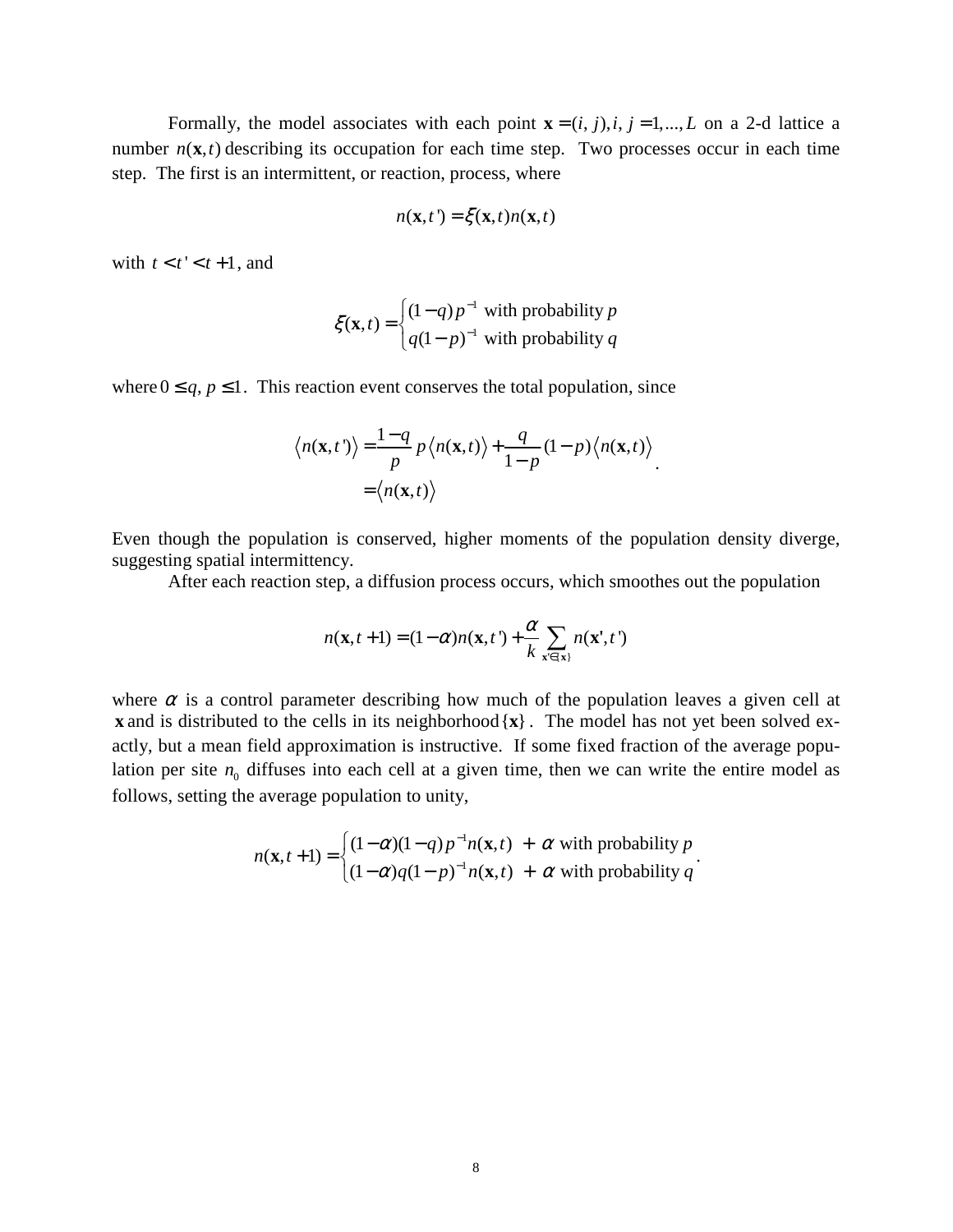In the limit as  $q \rightarrow 0$  and  $\alpha < 1 - p$ , the populations develop inhomogeneities, as expected for cities. In this limit, it can be shown that the frequency of occurrence  $f(n)$  of a city with population *n* goes as

$$
f(n) \sim n^{-z}
$$

with

$$
z = 1 + \ln p / \ln[p/(1-\alpha)].
$$

The exponent depends on both the diffusion and reaction constants. Had diffusion been left out, the distribution would follow a lognormal form [2], in disagreement with actual cities.

 The results of numerical simulations are impressive as the theoretical development foreshadows. Figure 6 displays the population and area distribution of the cities from the simulations. Note the excellent agreement with the straight line, which has slope -2. Figure 7 shows the population density versus distance from city center. The profile is exponential, as expected. Figure 8 displays the fractal dimension of a typical cluster. Analysis of many different clusters yields fractal dimensions between 1.15 and 1.35. Remarkably, if local, not global diffusion takes place, the resulting exponents do not depend on the specific values of the parameters  $\alpha$  and  $\beta$  if they are within a particular range! In fact the two parameters can vary



*Figure 7. Semi-log plot of population density as a function of distance from CBD in IM cluster. From[3]*



*Figure 6. Distribution of city areas and populations in the IM for time varying parameters. The straight line has slope -2. Inset: the relation between population and are is shown with straight line of slope 1.From [3].* 

with time in their appropriate ranges during the simulation with no change in final results. The intermittency model appears to recover nearly all of the emergent phenomena in urban developments described earlier. Several comments are in order. First, the IM appears not include any interactions between lattice sites besides local diffusion and the conservation of population. Thus, at first glance, the emergent phenomena in cities may not be a result of interactions beyond diffusion. Rather, this model seems to suggest that emergent behavior may depend only on collective patterns resulting from stochastic fluctuations in large populations.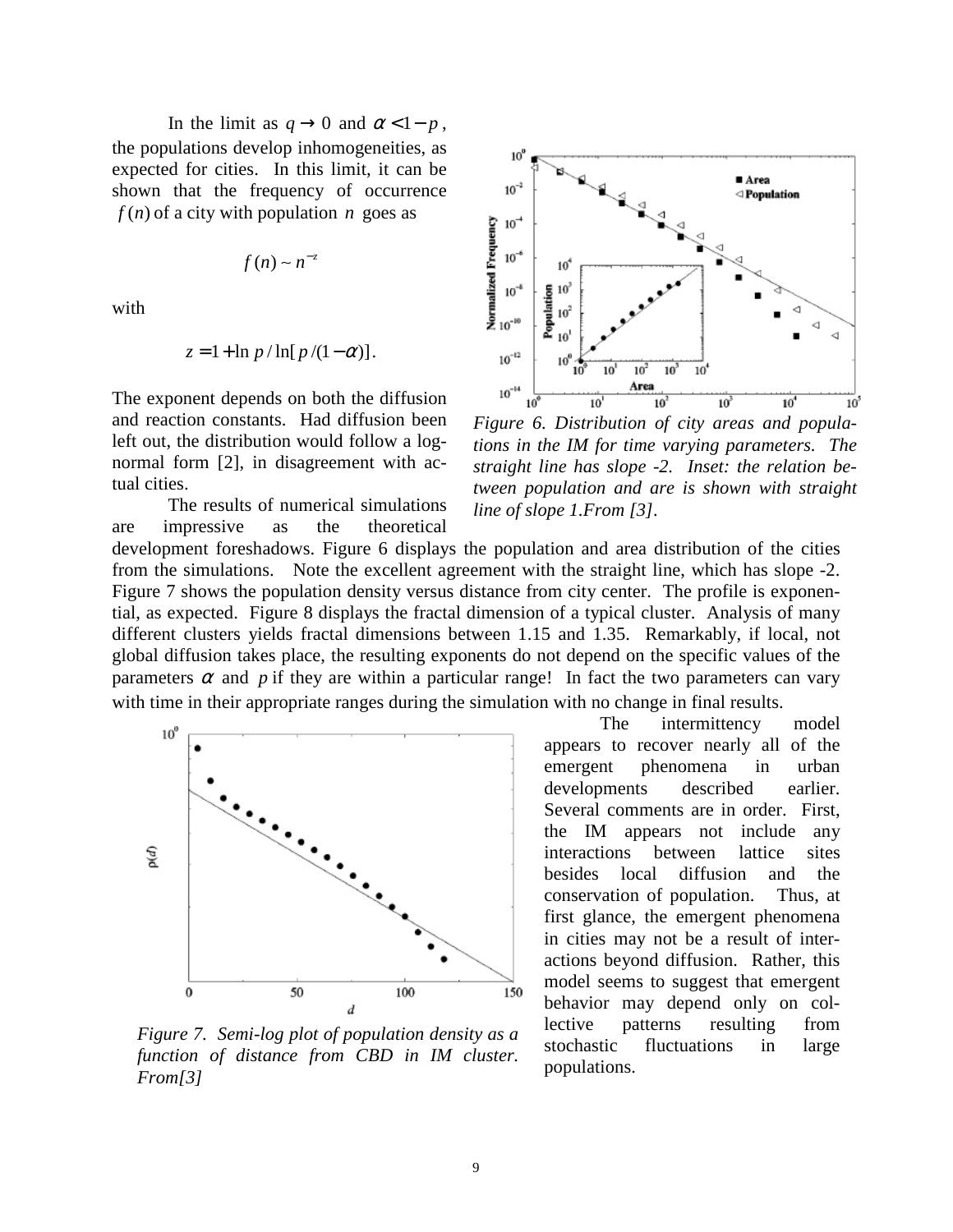Second, the simulated clusters eventually die out as a result of strong fluctuations in the system. Corrective measures in the simulation at each time step must be taken to ensure that small clusters survive the effects of repeated fluctuations. Although not enough to tarnish the success of this model, the vulnerability to extinction of clusters suggests that this model may be lacking in some regard.

 Marsilli and Zhang [8] have proposed another approach to the intermittency model. They suggest a framework using a master equation. Given  $Q$  cities with  $m_i$  citizens in the  $i<sup>th</sup>$  city, they define the rates of



*Figure 8. Fractal dimension of a typical IM cluster. From [3].* 

.

growth and decrease by  $w_a(m_i)$  and  $w_d(m_i)$  respectively. The *i*<sup>th</sup> city has probability  $w_a(m_i)dt$  of increasing its population by one person in a time interval  $dt$ . Similarly,  $w_a(m_i)dt$  represents the probability that one person will depart the city in that time interval. Additionally, there is some probability *pdt* that a new city will form. The average number  $q_{m,t}$  of cities of size *m* at time *t* obeys the equation

$$
\partial_t q_{m,t} = w_d (m+1) q_{m+1,t} - w_d (m) q_{m,t} + p \delta_{m,1} + w_a (m-1) q_{m-1,t} - w_a (m) q_{m,t}
$$

Note that this equation does not conserve the number of people or cities. If the transition rates are linear in *m*, that is  $w_a(m) = Am$  and  $w_a(m) = Dm$  with  $A = (1-p)/n$  and  $D = 1/n$  where *n* is the average number of people in all cities (each departing citizen has a chance to make a new city), then solving the master equation in the steady state yields

$$
q_m \sim \frac{1}{m} e^{-pm}
$$

in contradiction to Zipf's law. Note that including only linear terms corresponds to assuming no interactions between individuals. If we assume pairwise interactions among the urban dwellers, then  $w \sim m^2$ , and

$$
q_m \propto \frac{p}{1-p} \frac{(1-p)^m}{m^2} \sim \frac{1}{m^2}
$$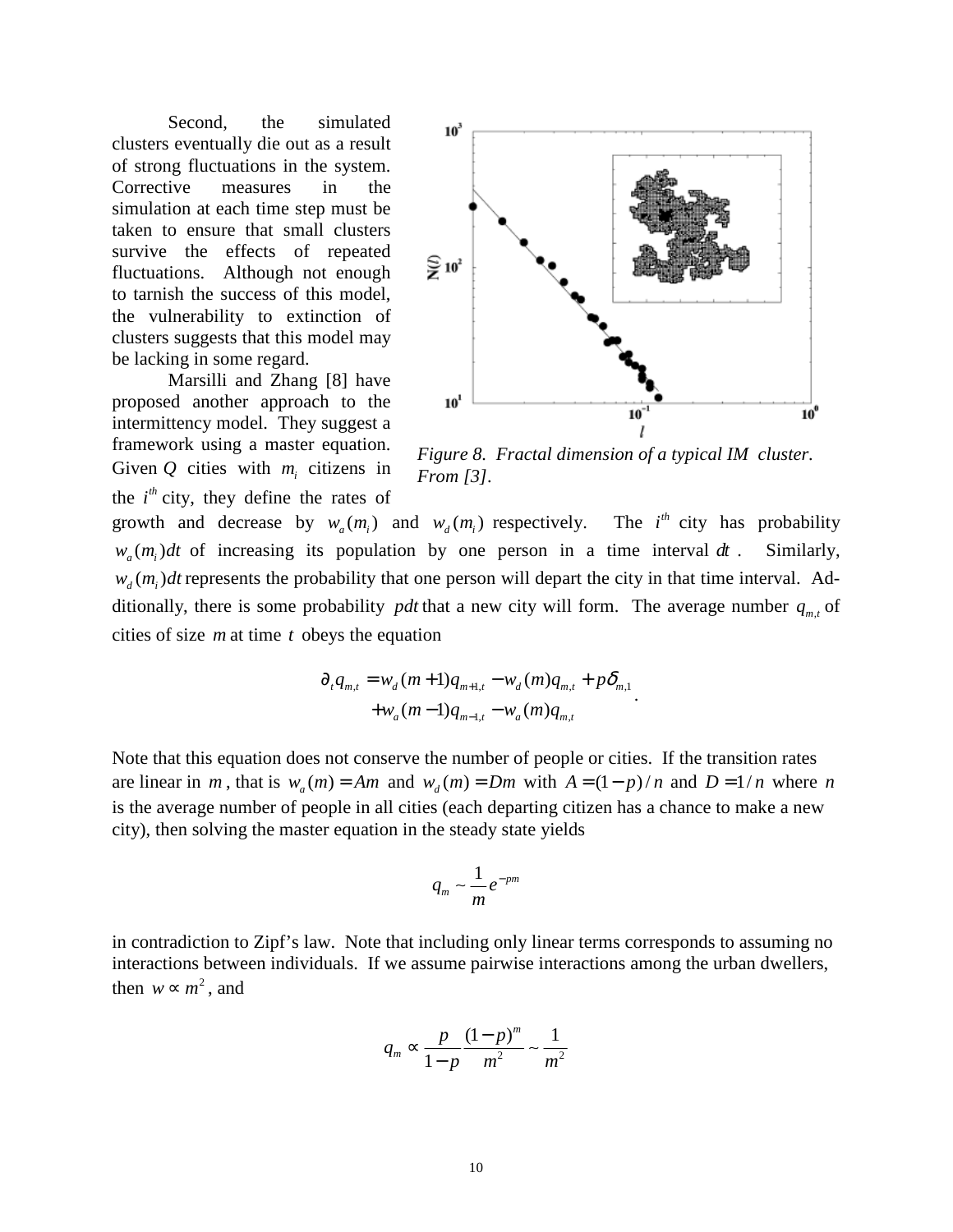in agreement with Zipf's law. Since the number of departures and arrivals in a city are proportional to  $m^2$ , the fluctuations *dm* in the population should depend linearly on *m*. Note that the intermittency model assumes exactly this: the stochastic fluctuation in each time step is proportional to the population. The assumption of independent individuals, or arrivals and departures proportional to *m* in the master equation, leads to fluctuations of order  $\sqrt{m}$ , which is not in agreement with the intermittency model. Although the IM seems not to include interactions, pairwise interactions may, in fact, account for the stochastic fluctuations assumed in the IM.

#### **Concluding remarks**

 The theories discussed here are all phenomenological. While they faithfully reproduce many of the emergent phenomena of cities, they lack a microscopic explanation in terms of intuitive human interactions. Some workers have begun to develop microscopic theories of urban development. Andersson et al. [9] have proposed a Markov random field model which extends the theory of urban development beyond pairwise interactions to include realistic human interactions.

 One might wonder if theories of urban development could contribute to urban planning. Makse et al. [2] offer some relevant comments. As Figure 1(b) shows, the scaling properties of Berlin appear to have remained constant from 1875-1945 regardless of any enforced urban policies. London also passed a "green belt" policy in the 1930s aimed to protect areas of natural land around the city. This policy was enforced beginning in the 1950s. However, Figure 1(b) again shows that the scaling properties of London in 1981 agree with apparently universal behavior, suggesting that the green belt policy did little to determine the shape of the city. It seems that only the degree and type of interaction between units in the city, or the correlation exponent, determines the scaling properties of the city morphology.

 In applying theories or urban development to public policy planning, we would do well to heed the warnings of Kadanoff [14] that different models may lead to different and even contradictory policy conclusions. Even as a theoretical pursuit, however, the study of urban growth remains a fascinating example of emergent behavior.

## **References**

- [1] Zipf, George Kingsley. *Human Behavior and the Principle of Least Effort*. Cambridge, MA: Addison Wesley Press Inc., 1949.
- [2 ] S.C. Manrubia and D.H. Zanette, Phys. Rev. E **58**, 295 (1998).
- [3] H. A. Makse et al., Phys. Rev. E **58**, 7054 (1998).
- [4] H. A. Makse et al., Nature **377**, 608 (1995).
- [5] Batty, Michael and Paul Longley. *Fractal Cities*. New York: Academic Press, 1994.
- [6] T. A. Witten and L. M. Sander, Phys. Rev. Lett. **47**, 1400 (1981).
- [7] L. Niemeyer, L. Pietronero, and H. J. Wiesmann, Phys. Rev. Lett. **52**, 1033 (1984).